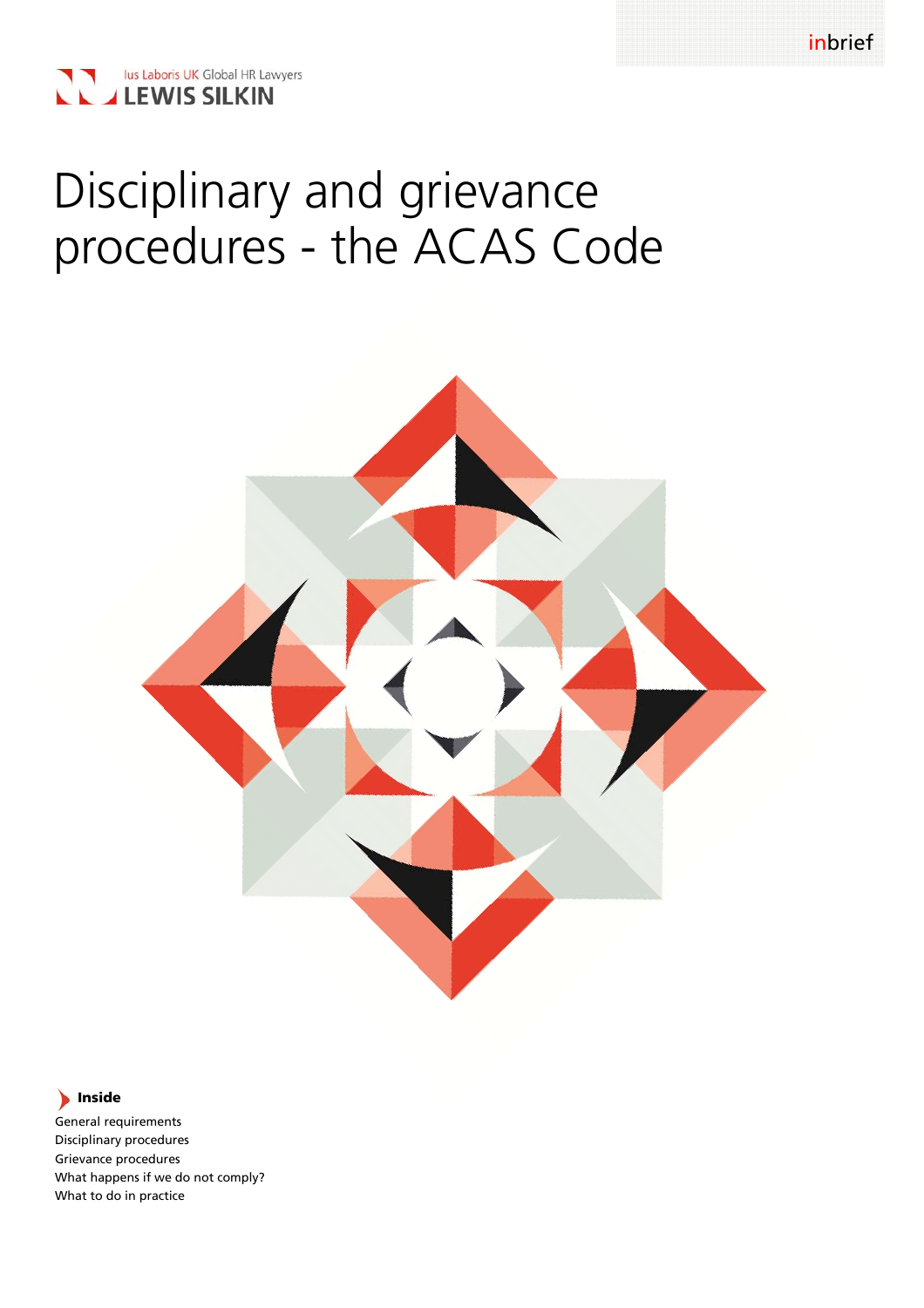# inbrief



# **Introduction**

The Acas Code of Practice on Disciplinary and Grievance Procedures is designed to provide clear, practical guidance on how to carry out disciplinaries and grievances fairly. The latest version of the Code came into force in March 2015 and is available at www.acas.org.uk.

This Inbrief looks the requirements of the Acas Code, the potential consequences for failing to comply and what employers should do in practice.

# **Main points**

- > The Acas Code is not legally binding but its provisions are taken into account by employment tribunals where appropriate. A failure to comply with the Code does not *automatically* make a dismissal unfair (although it is likely to do so)
- > In addition, where there has been an unreasonable failure to comply with the Code, a tribunal has power to adjust compensation by up to 25% - either upwards or downwards, depending on which party is at fault
- > Employees do not need to lodge a written grievance with their employer before they can bring a tribunal claim. However, their failure to do so may mean that any compensation they are awarded is reduced
- > The Code itself is very short, but Acas has published much more detailed, supplementary guidance on best practice in dealing with discipline and grievances at work (also available at www.acas.org.uk)
- > The Code does not apply to redundancy dismissals and non-renewal of fixed-term contracts

## **General requirements**

The Code sets out a framework for conducting grievance and disciplinary proceedings fairly and resolving workplace disputes. The main general points are:

- > Employers and employees should raise and deal with issues promptly, without unreasonable delay
- > Employers should carry out all necessary investigations to establish the facts
- > Employers and employees should act consistently
- > Employers should inform employees of the basis of any problem and allow them an opportunity to put their case before any decision is made
- > Employees should be allowed to be accompanied to any formal disciplinary or

grievance meeting

> Employees should be allowed to appeal against any formal decision

### **Disciplinary procedures**

The Code is intended to help employers and employees deal effectively with issues of alleged misconduct and poor performance in the workplace. When deciding whether an employee has been unfairly dismissed, an employment tribunal will take into account relevant provisions of the Code in considering whether the employer followed a fair procedure. If the claim is upheld, failure to follow the Code by either the employer or employee may affect the compensation awarded.

Key elements of the Code with regard to disciplinary processes include:

- > Different people should carry out the investigation and the disciplinary hearing
- > An investigatory meeting should not by itself result in disciplinary action without a disciplinary hearing
- > Suspensions with pay should be as brief as possible and kept under review. It should be made clear that the suspension is not a disciplinary action
- The employee should be notified of disciplinary proceedings in writing. Sufficient information about the alleged misconduct or poor performance and their possible consequences should be given, so the employee can prepare to answer the case
- Copies of written evidence should normally be provided with the notification, including any witness statements
- > The notification should give details of the time and venue for the disciplinary meeting and advise of the right to be accompanied
- The meeting should be held without unreasonable delay, whilst allowing the employee to prepare their case. Employers and employees (and their companions) should make every effort to attend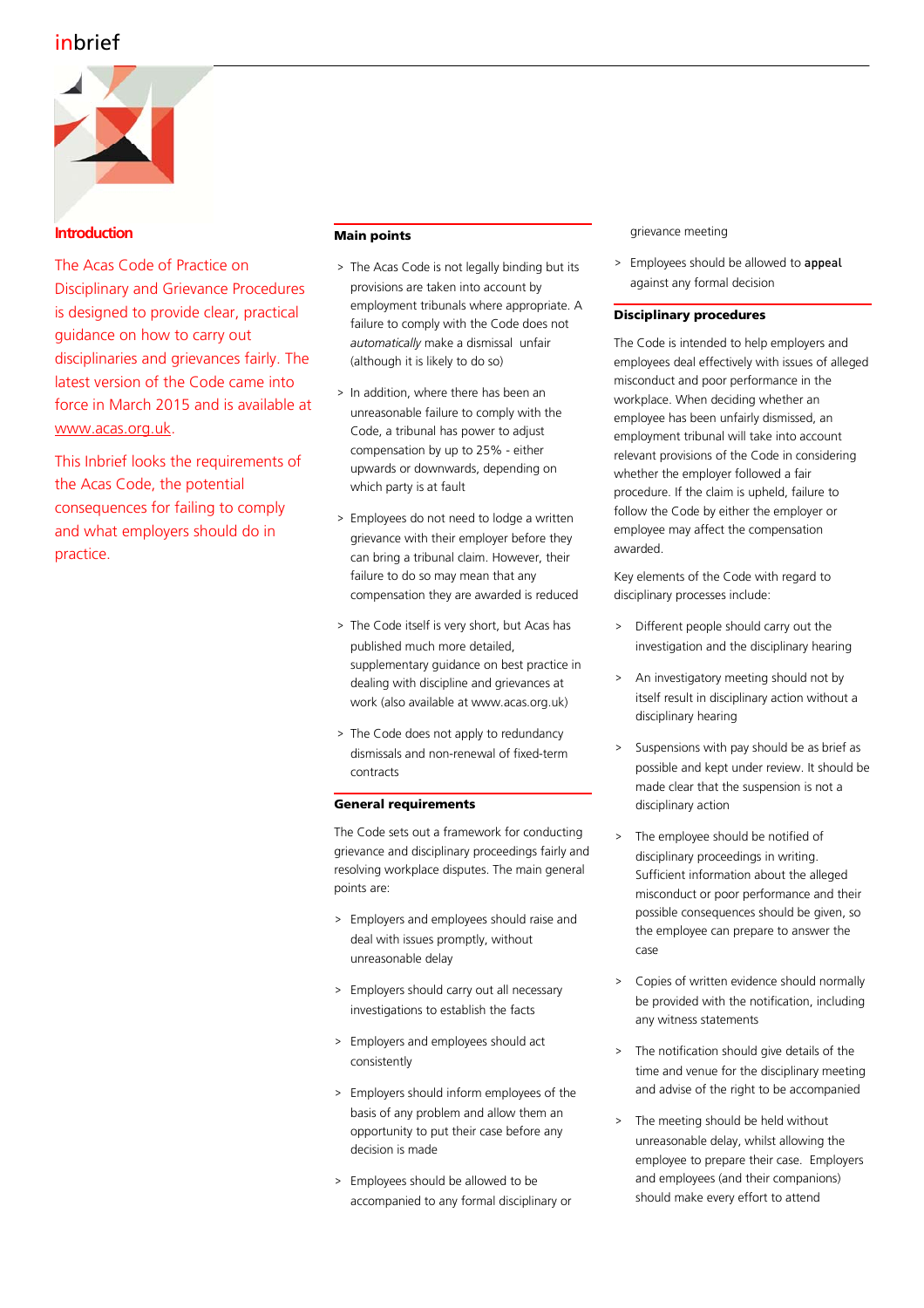

- > At the hearing, the employer should explain the complaint and go through the evidence gathered. The employee should be:
	- > allowed to set out their case and answer allegations
	- > given a reasonable opportunity to ask questions, present evidence and call relevant witnesses
	- > given an opportunity to raise points about any information provided by witnesses

Employees and employers should give advance notice of an intention to call relevant witnesses.

#### Right to be accompanied

The employee has a legal right to be accompanied by a fellow worker or trade union representative where the employee makes a reasonable request to be accompanied to a disciplinary meeting which could result in:

- > a formal warning being issued
- > the taking of some other disciplinary action
- > confirmation of a warning or other disciplinary action (i.e. at an appeal hearing)

Decision and right of appeal

Following the hearing, the employer should send its decision to the employee in writing. If misconduct or poor performance is established, dismissal should normally follow only where first and final written warnings have previously been issued. In cases of gross misconduct dismissal for a first offence might be an appropriate response, but a fair disciplinary process should still be followed.

Written warnings should set out the nature of the misconduct or poor performance, the change required and the timescale. The employee should also be informed how long the warning will remain current and the consequences of further misconduct, or failure to improve, within a set period.

Where employees consider that disciplinary action is wrong or unjust, they should appeal in writing, specifying the grounds. The appeal should be heard without unreasonable delay and dealt with impartially by a manager who, if

possible, has not previously dealt with the matter. The employee has the right to be accompanied at the appeal hearing.

#### **Grievance procedures**

The Code is intended to help employers and employees resolve grievances effectively in the workplace, thereby averting tribunal claims. The key points are:

- > If an employee's grievance cannot be resolved informally, it should be raised in writing and without unreasonable delay with a manager. If the grievance concerns the employee's line manager, they should raise it with another manager
- > Failure to raise the grievance in writing does not prevent the employee from bringing a tribunal claim about the matter. But the employee might be awarded reduced compensation if they have not done so
- > The employer should arrange a formal meeting to allow the employee to explain the grievance and how they consider it should be resolved. Employers and employees (and their companions) should make every effort to attend
- > Consideration should be given to adjourning the meeting for any investigation that may be necessary
- > Where an employee raises a grievance during the disciplinary proceedings, the disciplinary process may be suspended temporarily. However, where the grievance and disciplinary issues are related, it may be appropriate to deal with both concurrently
- > The Code does not apply to collective grievances — i.e. a grievance raised on behalf of two or more employees by a union or other workplace representative

#### Right to be accompanied

The employee has a statutory right to be accompanied by a fellow worker or union representative where the employee makes a reasonable request to be accompanied to a grievance meeting which deals with a complaint about a duty owed by the employer to the worker.

Decision and right of appeal

After the meeting, the employer should decide what, if any, action to take to resolve the grievance. This should be communicated to the employee, who should also be informed of their right to appeal.

If the employee is not satisfied with the outcome, they should appeal in writing, specifying the grounds of their appeal.

The appeal should be dealt with impartially at a hearing, conducted if possible by a manager who has not previously been involved. The employee should be informed in advance of the time and place of the appeal hearing and may bring a companion. The employer should communicate the final decision in writing without unreasonable delay.

#### **What happens if we do not comply?**

The Code is not legally binding and failure to follow its provisions will not automatically result in a penalty.

However, a failure to comply with the provisions of the Code where it is applicable will be taken into account by tribunals when deciding cases. The provisions of the Code will be of most significance in deciding whether employers are liable for unfair dismissal.

In addition, where the tribunal finds that an employer has unreasonably failed to follow the guidance in the Code, the compensation awarded to the employee may be increased by up to 25%. Alternatively, compensation can be reduced by up to 25% in respect of an employee's breach of the Code.

These compensation adjustments can apply in various types of tribunal claims, including unfair dismissal, discrimination (on grounds of sex, race, disability, age etc), unlawful deduction from wages and breach of contract.

#### **What to do in practice**

Employers who do not currently have their own rules and procedure in place should consider producing a set which complies with the Code. There is no formal obligation to do so but it is implicit in the Code's recommendation that rules and procedures be "set down in writing, be specific and clear".